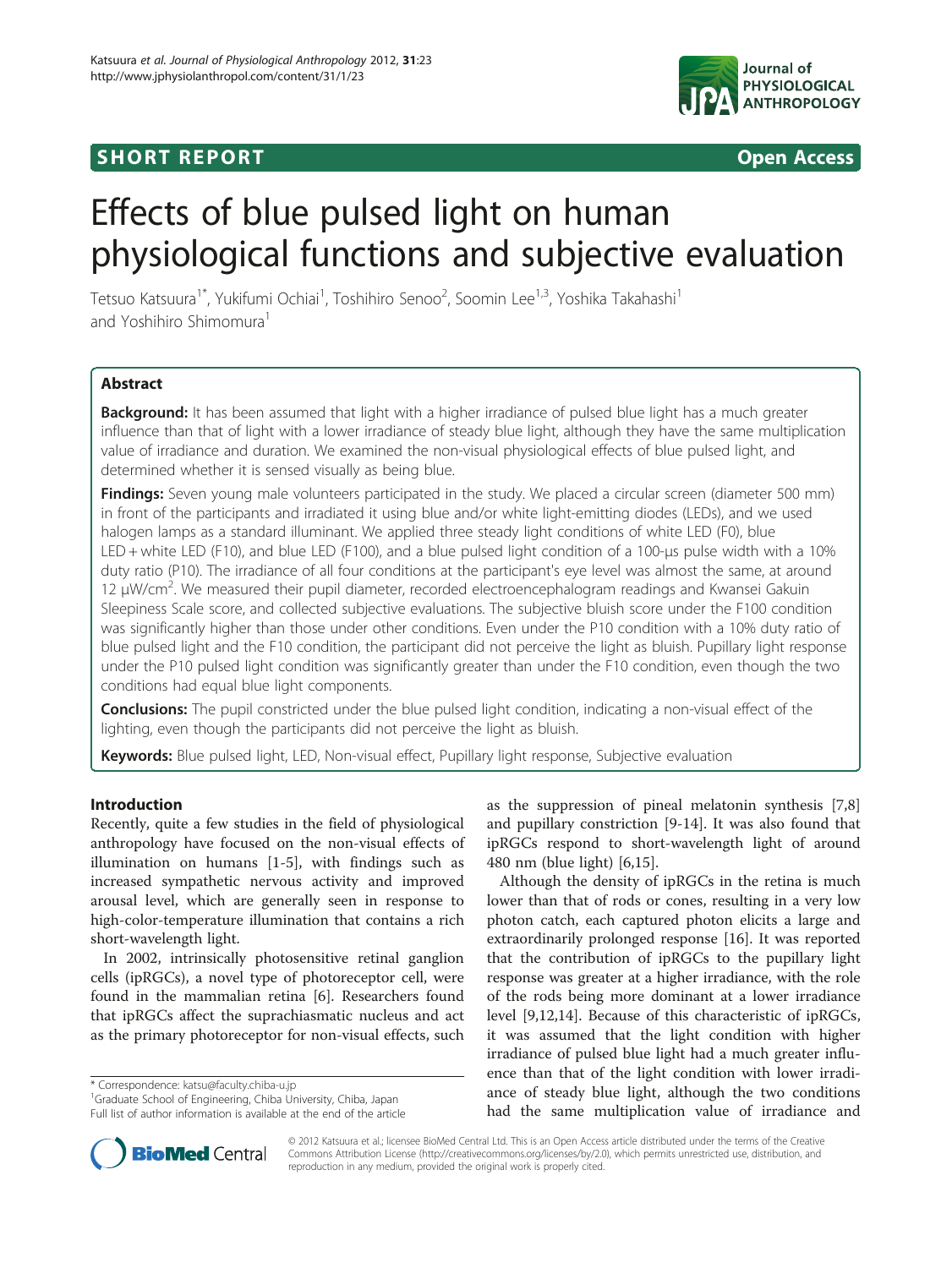<span id="page-1-0"></span>

duration. There have been no studies on the non-visual effect of blue pulsed light, including on the pupillary response.

The purpose of this study was to clarify the visual and non-visual features of blue pulsed light by examining the physiological functions and subjective impressions under several lighting conditions, including pulsed and steady lighting of blue light-emitting diodes (LEDs).

### Methods

Seven healthy young male Japanese volunteers  $(22 \pm 0.7)$  years old) with dark eyes participated in the study. They were screened for normal color vision, using the Farnsworth Munsell 100 Hue Test. Each participant gave his informed consent to participate in the study. The Ethics Committee of the Graduate School of Engineering, Chiba University approved the protocol of the study. The experiment was conducted in a climatic chamber (TBR-6HA4G2C; ESPEC Corp., Osaka, Japan) in which the air temperature and

relative humidity were set at 26°C and 50%, respectively. Each participant sat on a chair with his head fixed on a positioner 500 mm from a circular screen 500 mm in diameter. We irradiated the circular screen using blue LEDs (NS6B083T-W; Nichia Corp., Anan, Japan) and white LEDs (NS6L183T-H3; Nichia Corp., Anan, Japan), and we used a halogen lamp as a standard illuminant (Figure 1). The correlated color temperature of the halogen lamp was 3,114 K, and that of the white LED was 3,034 K.

We applied four light conditions, of which three were steady and one was pulsed. The three steady light conditions were white LEDs (F0), blue and white LEDs (F10), and blue LEDs (F100). The pulsed light (P10) was blue LEDs with a 100-μs pulse width in a square waveform plus white LEDs. The time ratio of the blue LED lighting was 10% of the duty ratio, that is, the blue LEDs were turned on for 100 μs and the white LEDs were turned on for 900 μs alternately for every 1,000-μs interval.





P10 condition (P10 Blue), blue and white LEDs in P10 condition (P10 Blue + White), blue LEDs in F10 condition (F10 Blue), and blue and white LEDs in F10 condition (F10 Blue + White) are shown. LED: light-emitting diode.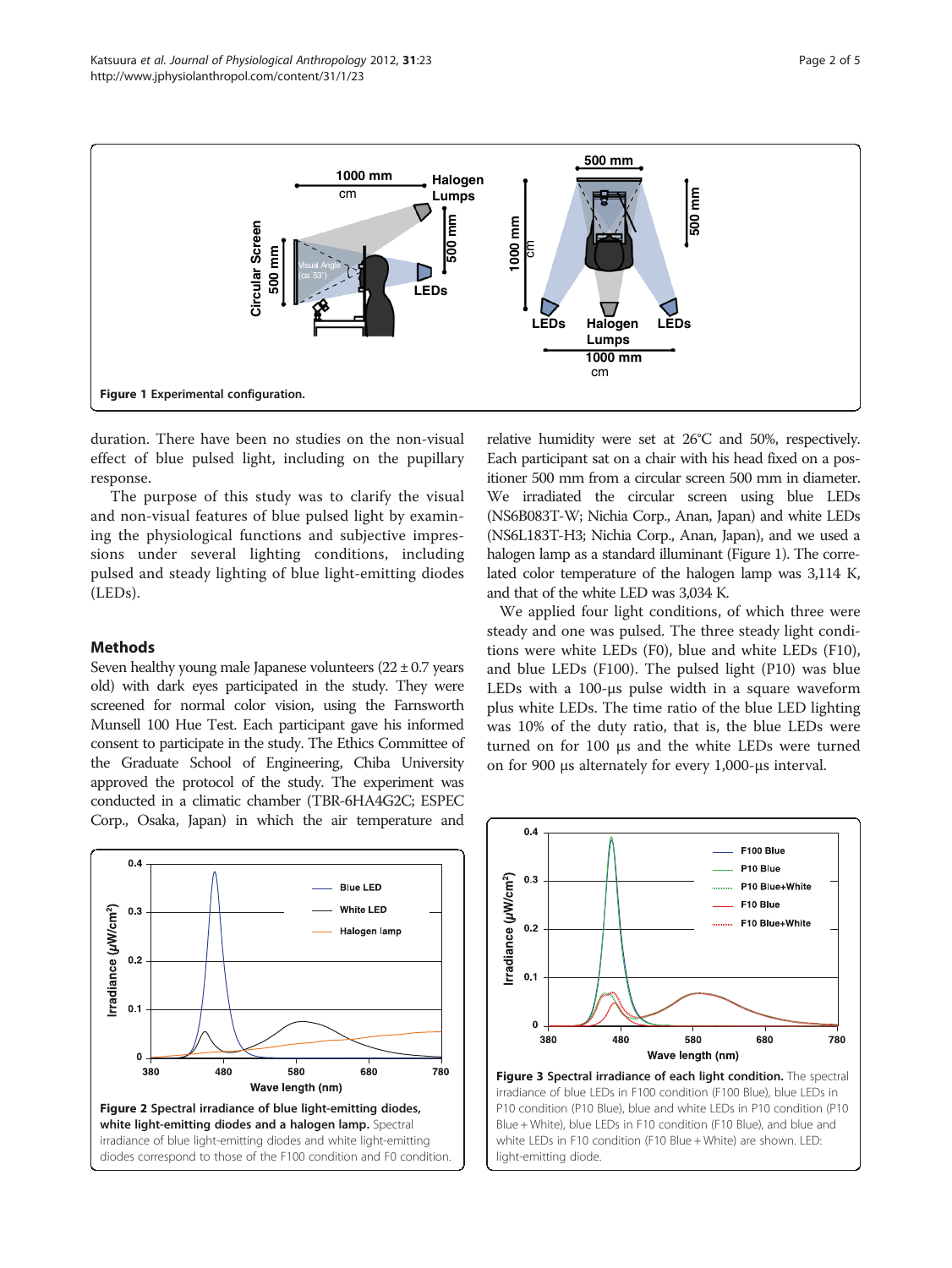| <b>Condition</b><br>Light-emitting diode        | F <sub>0</sub><br>White | F10    |                          |              | P <sub>10</sub> |                          |                | F100   |
|-------------------------------------------------|-------------------------|--------|--------------------------|--------------|-----------------|--------------------------|----------------|--------|
|                                                 |                         | Blue   | White                    | Blue + White | <b>Blue</b>     | White                    | $Blue + White$ | Blue   |
| Steady/pulsed*                                  | Steady                  | Steady | Steady                   | Steady       | Pulsed          |                          |                | Steady |
| Duty ratio (%)                                  |                         |        |                          |              | 10              | 90                       |                |        |
| Peak wavelength (nm)                            |                         | 471    |                          |              | 467             | $\overline{\phantom{a}}$ | $\sim$         | 467    |
| Full-width at half-maximum (nm)                 |                         | 24     | $\overline{\phantom{a}}$ | $\sim$       | 23              | $\overline{\phantom{a}}$ | $\sim$         | 23     |
| Photopic illuminance (lx)                       | 37.2                    | 1.27   | 33.2                     | 34.5         | 8.52            | 37.1                     | 34.3           | 8.92   |
| Scotopic illuminance (lx)                       | 46.9                    | 16.8   | 42.0                     | 58.8         | 125             | 46.3                     | 54.2           | 130    |
| Irradiance $(\mu W/cm^2)$                       | 11.6                    | 1.4    | 10.4                     | 11.8         | 11.2            | 11.6                     | 11.6           | 11.6   |
| Photon density (log photons/cm <sup>2</sup> /s) | 13.5                    | 12.5   | 13.5                     | 13.5         | 13.4            | 13.5                     | 13.5           | 13.4   |

<span id="page-2-0"></span>Table 1 Characteristics of each light condition

\*Steady: steady light condition, Pulsed: pulsed light condition.

The spectral irradiance of blue and white LEDs and the halogen lamp (Figure [2\)](#page-1-0), and that of each light condition (Figure [3](#page-1-0)) were measured at the participant's eye level by a spectroradiometer (HSR-8100; MAKI Manufacturing, Co. Ltd., Hamamatsu, Japan). The characteristics of each light condition are shown in Table 1.

In the F10 condition, blue LEDs and white LEDs produced light simultaneously at the irradiance ratio of about 1:9. F10 Blue, shown in Table 1 and Figure [3](#page-1-0), shows the properties when only blue LEDs were lit. The peak wavelength of F10 Blue was 471 nm, which was different from those of F100 and P10 Blue. However, the difference was small. P10 Blue in Figure [3](#page-1-0) and Table 1 had values that were tenfold as great as the actual measurements of the blue LED (lighted solely at 1,000 Hz with 100-μs pulse width) in consideration of 10% of the duty ratio. The peak wavelength and full-width at halfmaximum of P10 Blue were the same as those of the blue LED or F100 condition. The spectral irradiance of F10 and P10 conditions in which blue and white LEDs produced light are shown in Figure [3](#page-1-0) as 'F10 Blue +

White' and 'P10 Blue + White' respectively. The peak around 460 to 470 nm of F10 conditions was slightly shifted toward the long wavelength from that of the P10 condition due to the different properties of blue light.

The irradiance of all four conditions at the participant's eye level was almost the same, around 12 μW/ cm<sup>2</sup>, as shown in Table 1. The photon density, photopic illumination and scotopic illumination of each light condition are also described in Table 1.

In the experiment, the participant rested for six minutes, underwent an alpha attenuation task for six minutes and then rested for three minutes in the standard illuminant condition. He then rested for nine minutes and underwent an alpha attenuation task for six minutes under each of the four lighting conditions. We measured pupil diameter (EMR-8B, nac Image Technology Inc., Tokyo, Japan) during the last three minutes of rest under the standard illuminant condition and during the nine minutes of rest for each lighting condition, and we then calculated the pupillary responses by subtracting mean values of the pupil diameter under the standard



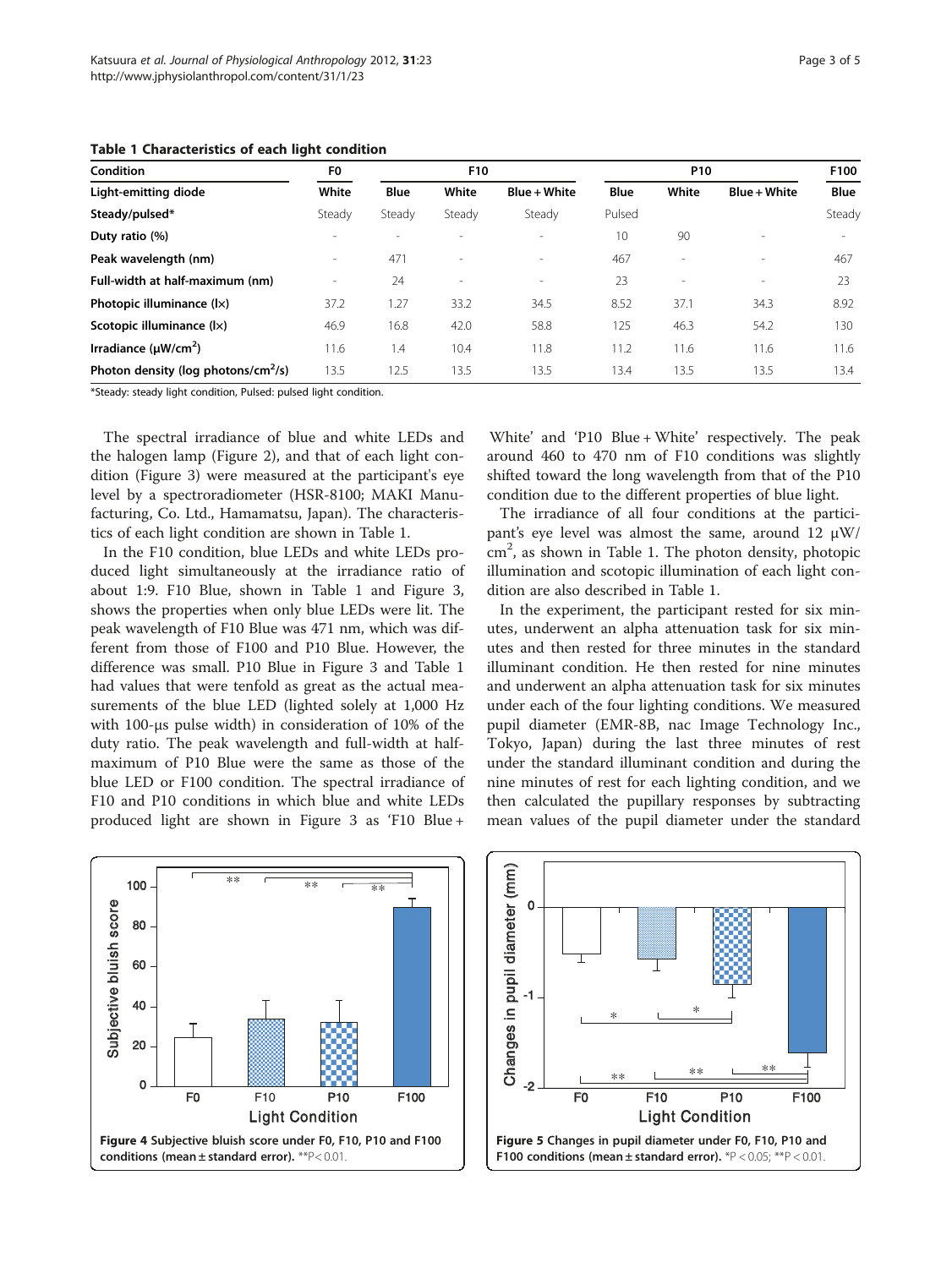| Condition                                                                                                                                                                                                                                                    | F0    | F10  |       |              | <b>P10</b> |       |              | F100        |
|--------------------------------------------------------------------------------------------------------------------------------------------------------------------------------------------------------------------------------------------------------------|-------|------|-------|--------------|------------|-------|--------------|-------------|
| Light-emitting diode                                                                                                                                                                                                                                         | White | Blue | White | Blue + White | Blue       | White | Blue + White | <b>Blue</b> |
| Melanopsin-stimulating irradiance<br>$(\mu W/cm^2)$                                                                                                                                                                                                          | 2.29  |      | 2.06  | 3.22         | 8.84       | 2.25  | 2.91         | 9.18        |
| <b>Melanopsin-stimulating photon density</b> $5.65 \times 10^{12}$ $2.89 \times 10^{12}$ $5.08 \times 10^{12}$ $7.97 \times 10^{12}$ $21.8 \times 10^{12}$ $5.57 \times 10^{12}$ $7.19 \times 10^{12}$ $22.7 \times 10^{12}$<br>(photons/cm <sup>2</sup> /s) |       |      |       |              |            |       |              |             |

Table 2 Melanopsin-stimulating irradiance at retinal level of each light condition

illuminant condition from the mean values under the experimental condition. We also analyzed data from electroencephalograms (EEGs) at Fz, Cz and Pz electrode sites of the international 10–20 system, from the Kwansei Gakuin Sleepiness Scale and from the visual analog scale for subjective evaluations of sleepiness, concentration, fatigue and bluish during the experiment. One or two of the four light conditions was performed per day at the same time of day on three different days. The order of the four light conditions was counterbalanced among the participants.

One-way repeated measures analysis of variance was used to evaluate the effects of the light condition on these measurement values. When any significant effect was found, multiple comparisons of the light condition were performed by Holm's sequential Bonferroni procedure [\[17](#page-4-0)]. The level of statistical significance was set at 0.05.

#### Results and discussion

We found that the subjective bluish score under the blue LED 100% condition (F100) was significantly higher  $(P<0.01)$  than those under other conditions. Even under the P10 condition with a 10% duty ratio of blue pulsed light of 11.2  $\mu$ W/cm<sup>2</sup> and the F10 condition including a steady blue LED of 1.4  $\mu$ W/cm<sup>2</sup>, the participant did not perceive the light as bluish (Figure [4](#page-2-0)). No main effects of light condition on Kwansei Gakuin Sleepiness Scale score or subjective sleepiness, concentration or fatigue were found.

Change in the pupil diameter under the F100 condition was significantly greater  $(P < 0.01)$  than under other conditions, and showed pronounced pupillary response. Moreover, we found that the pupillary response under the P10 pulsed light condition was significantly larger  $(P < 0.05)$ than under the F10 and F0 conditions (Figure [5](#page-2-0)).

Changes in the EEG alpha wave band ratio at Pz under the F100 condition tended to be lower  $(P < 0.1)$  than under the F10 condition. There were no significant effects of light condition on the alpha attenuation coefficient.

In our study, the most important finding was that pupillary response under the P10 pulsed light condition was significantly greater than under the F10 condition, although the subjective bluish score under the P10 condition was as low as those under the F0 and the F10 conditions.

The melanopsin-stimulating irradiance and photon density at the participant's retinal level of each light condition were also estimated [[18\]](#page-4-0) based on the spectral absorption of the crystalline lens [\[19](#page-4-0)] and a template [[20](#page-4-0)] indicating the spectral absorption characteristics of the photopigment with peak wavelength of 484 nm [\[6](#page-4-0)] (Table 2).

The melanopsin-stimulating irradiance and photon density at retinal level of the F10 (3.22  $\mu$ W/cm<sup>2</sup> and  $7.97 \times 10^{12}$  photons/cm<sup>2</sup>/s) and the P10 conditions (2.91  $\mu$ W/cm<sup>2</sup> and 7.19 × 10<sup>12</sup> photons/cm<sup>2</sup>/s) calculated from the multiplication values of irradiance and duration were almost the same. Despite this, the pupillary response under the P10 condition was significantly greater than under the F10 condition. This might have been due to the short (100 μs) but higher melanopsin-stimulating irradiance features of the blue pulsed light of the P10 condition  $(8.84 \text{ μW/cm}^2 \text{ and } 21.8 \times 10^{12} \text{ photons/cm}^2/\text{s})$  as compared with the blue component of the F10 condition (1.17  $\mu$ W/cm<sup>2</sup> and  $2.89 \times 10^{12}$  photons/cm<sup>2</sup>/s) as shown in Table 2. It has been suggested that pupillary light response is controlled by rods under lower irradiance light exposure and by ipRGCs under higher irradiance light ex-posure [[9,14](#page-4-0)]. Panda et al. [\[9\]](#page-4-0) reported that ipRGC contributed to the pupillary response in mice at an irradiance level greater than about 13 log photons/cm<sup>2</sup>/s of 470 nm light at their eye level. Takahashi et al. [[14](#page-4-0)] also estimated that the irradiance level at which the role of rods in pupillary constriction was replaced by ipRGCs was around 4.54 μW/cm<sup>2</sup> or 46.0 scotopic lx at the participant's eye level. In addition, it was reported from experiments on rats that the threshold retinal irradiance for depolarization of ipRGCs was about 12.7 log photons/cm<sup>2</sup>/s of 500 nm light at eye level [\[6](#page-4-0)]. In our study, irradiance at the eye level of P10 Blue (13.4 log photons/cm<sup>2</sup>/s or 125 scotopic lx) was greater than those values of irradiance. Because of this, we propose that the blue pulsed light of strong irradiance included in the P10 condition induced significantly greater pupillary response.

#### Conclusion

In the present study, we found for the first time that the pupillary response under a 100-μs pulsed blue light